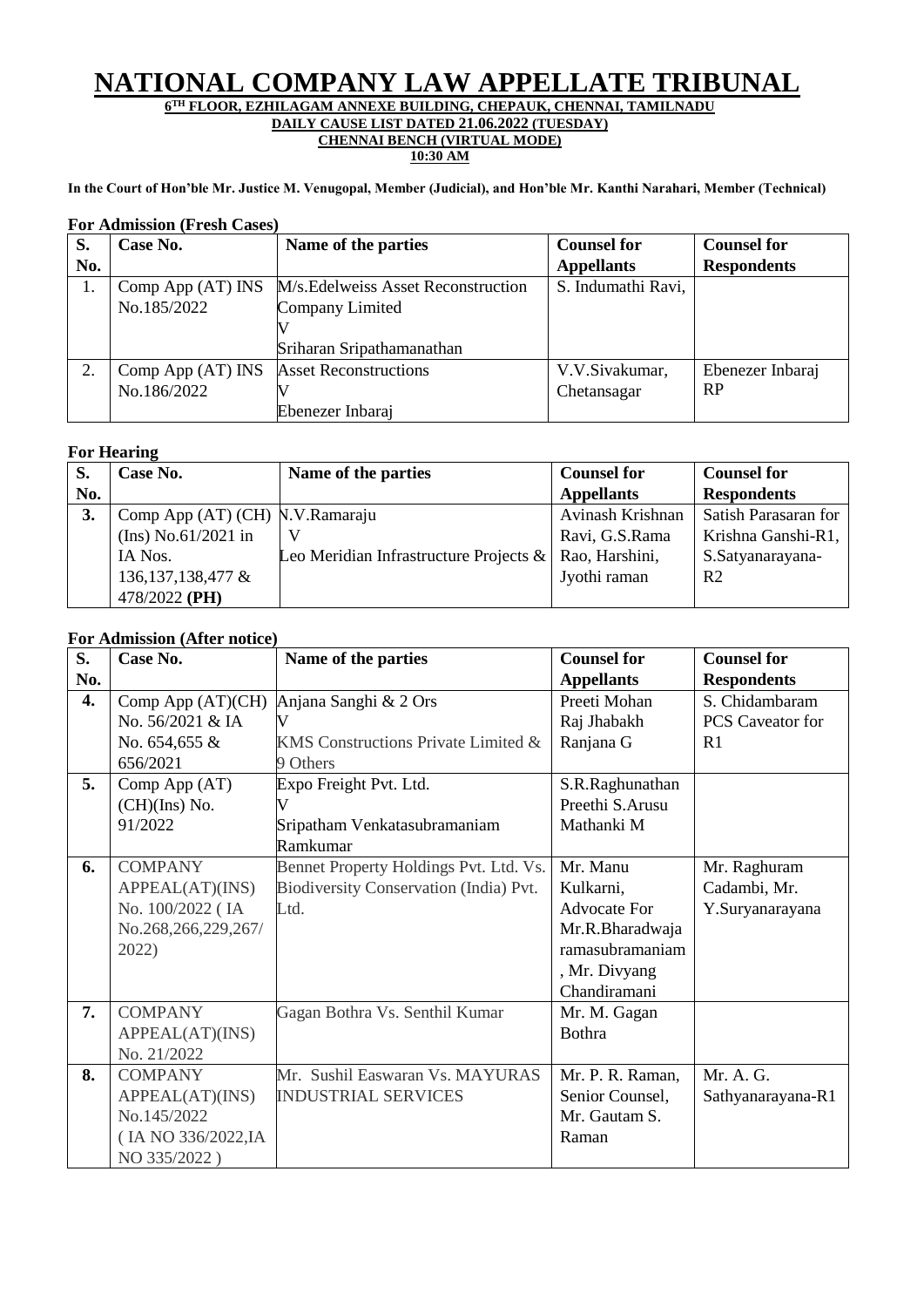| 9.  | <b>COMPANY</b>      | <b>Bank of India</b>              | Mr. F.B.         | Mrs. Deepa       |
|-----|---------------------|-----------------------------------|------------------|------------------|
|     | APPEAL(AT)(INS)     | V                                 | Benjamin George, | Mariappan,       |
|     | No.43/2022          | Mr. CA G.V. Ravikumar             | Mr. Akshayya     | Advocate For Mr. |
|     | (IA NO 91/2022)     |                                   | Benjamin Ms.     | B. Dhanaraj,     |
|     |                     |                                   | Maria Rose, Ms.  | Caveator for R1  |
|     |                     |                                   | Shilpa J         |                  |
| 10. | <b>COMPANY</b>      | <b>GAURANG BHARTIA Vs. Raghav</b> | Mr. Rajsekhar    |                  |
|     | APPEAL(AT)(INS)     | <b>Bhartia</b>                    | Rao              |                  |
|     | No.135/2022         |                                   |                  |                  |
|     | (IA No.             |                                   |                  |                  |
|     | 322, 321, 320/2022) |                                   |                  |                  |
| 11. | <b>COMPANY</b>      | H.P. Arun Kumar Vs. ADDANKI       | Mr. Manu         |                  |
|     | APPEAL(AT)(INS)     | <b>HARESH</b>                     | Kulkarni         |                  |
|     | No.184/2022         |                                   |                  |                  |
|     | (IA NO 421/2022, IA |                                   |                  |                  |
|     | NO 419/2022, JA NO  |                                   |                  |                  |
|     | 420/2022)           |                                   |                  |                  |

## **For Hearing**

| S.  | Case No.            | Name of the parties                | <b>Counsel for</b> | <b>Counsel for</b> |
|-----|---------------------|------------------------------------|--------------------|--------------------|
| No. |                     |                                    | <b>Appellants</b>  | <b>Respondents</b> |
| 12. | Comp App (AT)       | Anu Sharma Vs. Kondishetty Kumar   | Mr. Ramalingam     | Mr.Chandramouli    |
|     | (Ins) No.145/2021   | Dushyantha                         |                    | Prabhakar-R1,      |
|     | (IA)                |                                    |                    | Mr.Sankeerth       |
|     | No.282,637,284,338, | <b>VKu</b>                         |                    | Vittal-R2,         |
|     | 283/2021            |                                    |                    | Ms.G.Apoorva-      |
|     |                     |                                    |                    | R <sub>3</sub>     |
| 13. | TA (AT) No.60/2021  | Danesa Raghulal & Anr Vs. T.R      | Mr. E. Om Prakash, | Mr. Joseph         |
|     | In                  | Venugopal & Ors                    | Sr. Advocate       | Kodianthara, Sr.   |
|     |                     | With                               |                    | Advocate           |
| 14. | TA (AT) No.61/2021  | Danesa Raghulal & Anr Vs. T.R      | Mr. E. Om Prakash, | Mr. Joseph         |
|     | In                  | Venugoapl & Ors                    | Sr. Advocate       | Kodianthara, Sr.   |
|     |                     | With                               |                    | Advocate           |
| 15. | TA (AT) No.62/2021  | Danesha Raghulal & Anr Vs. T.R     | Mr. E. Om Prakash, | Mr. Joseph         |
|     | In                  | Venugopal & Ors                    | Sr. Advocate       | Kodianthara, Sr.   |
|     |                     | With                               |                    | Advocate           |
| 16. | TA (AT) No.96/2021  | Danesa Raghulal & Anr. Vs. T.R     | Mr. E. Om Prakash, | Mr. Joseph         |
|     | In                  | Venugopal & Ors.                   | Sr. Advocate       | Kodianthara, Sr.   |
|     |                     | With                               |                    | Advocate           |
|     | 17. T) No.97/2021   | Danesa Raghulal Vs. T.R Venugopal  | Mr. E. Om Prakash, | Mr. Joseph         |
|     |                     | With                               | Sr. Advocate       | Kodianthara, Sr.   |
|     |                     |                                    |                    | Advocate           |
| 18. | TA (AT) No.98/2021  | Danesa Raghulal Vs. T.R Venugopal  | Mr. E. Om Prakash, | Mr. Joseph         |
|     | In                  |                                    | Sr. Advocate       | Kodianthara, Sr.   |
|     |                     |                                    |                    | Advocate           |
| 19. | <b>COMPANY</b>      | CHALASANI UDAYA SHANKAR            | Mr. PBA Srinivasan | Mr. P.H. Arvindh   |
|     | APPEAL(AT)          | <b>Vs. M/S. LEXUS TECHNOLOGIES</b> |                    | Pandian, Sr.       |
|     | No.44/2021          | <b>PVT LTD</b>                     |                    | Advocate,          |
|     | (IA NO 548/2021)    |                                    |                    | Mr. G.S. Rama      |
|     |                     |                                    |                    | Rao for Mr.        |
|     |                     |                                    |                    | Avinash            |
|     |                     |                                    |                    | Krishnan Ravi      |
|     |                     |                                    |                    | for R1-R4          |